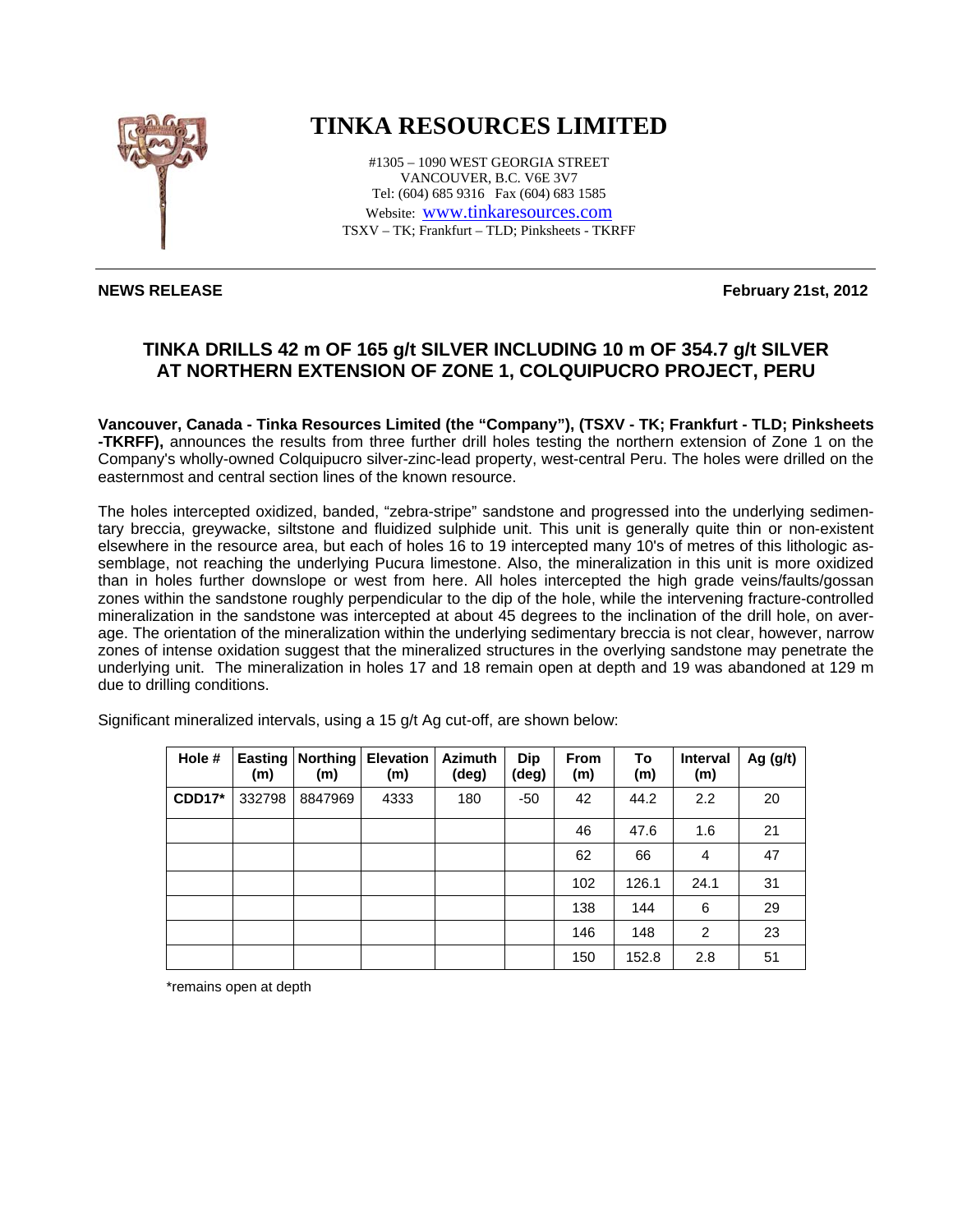| Hole #         | <b>Easting</b><br>(m) | <b>Northing</b><br>(m) | <b>Elevation</b><br>(m) | <b>Azimuth</b><br>(deg) | <b>Dip</b><br>(deg) | From<br>(m)    | To<br>(m) | Interval<br>(m) | Ag (g/t)    |
|----------------|-----------------------|------------------------|-------------------------|-------------------------|---------------------|----------------|-----------|-----------------|-------------|
| <b>CDD18*</b>  | 332798                | 8847969                | 4333                    | 360                     | $-60$               | 1.95           | 4         | 2.05            | 21          |
|                |                       |                        |                         |                         |                     | 50             | 56.1      | 6.1             | 26          |
|                |                       |                        |                         |                         |                     | 90             | 94        | 4               | 27          |
|                |                       |                        |                         |                         |                     | 100            | 107.65    | 7.65            | 23          |
|                |                       |                        |                         |                         |                     | 116            | 124.5     | 8.5             | 36          |
| <b>CDD19**</b> | 332691                | 8847933                | 4339                    | 180                     | $-60$               | $\overline{4}$ | 8         | 4               | 21          |
|                |                       |                        |                         |                         |                     | 16             | 26        | 10              | 24          |
|                |                       |                        |                         |                         |                     | 28             | 70        | $42^{(1)}$      | $165^{(1)}$ |
| Including      |                       |                        |                         |                         |                     | 28             | 52        | 24              | 105         |
|                |                       |                        |                         |                         |                     | 38             | 52        | 14              | 160         |
|                |                       |                        |                         |                         |                     | 54             | 64        | 10              | 355         |
|                |                       |                        |                         |                         |                     | 66             | 70        | 4               | 210         |
|                |                       |                        |                         |                         |                     | 76.3           | 82        | 5.7             | 17          |
|                |                       |                        |                         |                         |                     | 96             | 100.3     | 4.3             | 22          |
|                |                       |                        |                         |                         |                     | 109.3          | 116       | 6.7             | 46          |
|                |                       |                        |                         |                         |                     | 118            | 126       | 8               | 63          |

\* remains open at depth.

CDD19 was abandoned at 128.9 m due to drilling conditions

(1) includes two intervals between 52 and 54 m and between 64 and 66m that assayed 7.3 g/t and 10.3 g/t, respectively.

Mineralized intervals of Pb and Zn, using a 1% cut off, are shown below:

| Hole #            | <b>Easting</b><br>(m) | <b>Northing</b><br>(m) | <b>Elevation</b><br>(m) | <b>Azimuth</b><br>(deg) | Dip<br>(deg) | From (m) | To (m) | Interval (m) | Zn $(%)$         | Pb (%) |
|-------------------|-----------------------|------------------------|-------------------------|-------------------------|--------------|----------|--------|--------------|------------------|--------|
| CDD17             | 332798                | 8847969                | 4333                    | 180                     | -50          | 28       | 32     | 4            |                  | 1.8    |
|                   |                       |                        |                         |                         |              | 66       | 70     | 4            | 1.8              |        |
| CDD <sub>18</sub> | 332798                | 8847969                | 4333                    | 360                     | -60          | 50       | 56.1   | 6.1          | 1.1              |        |
|                   |                       |                        |                         |                         |              | 78       | 84     | 6            | 2.5              |        |
|                   |                       |                        |                         |                         |              | 86       | 92     | 6            | $2.2\phantom{0}$ |        |
|                   |                       |                        |                         |                         |              | 94       | 107.65 | 13.65        | 1.7              |        |

All diamond drilling has been performed using HQ and NQ diameter drill rods. All core has been logged and split on site under the supervision of Tinka geologists, with sampling done on two metre intervals. All the samples have been transported by Company staff to SGS Laboratories in Lima, Peru for assay by multi-acid digestion method. Analytical standards and blanks were routinely introduced in the sample suites sent to the laboratory, and samples that exceeded their respective threshold levels for Ag, Zn and Pb were re-assayed by specific atomic absorption techniques.

Mr Carter said: "These results are extremely positive as they confirm that the mineralization continues north and is open at depth, giving the potential of increasing the size of the resource. Drilling is continuing at Zone 1 testing the northern extension. The Company has elected to withdraw from its option over the Tibillos copper porphyry